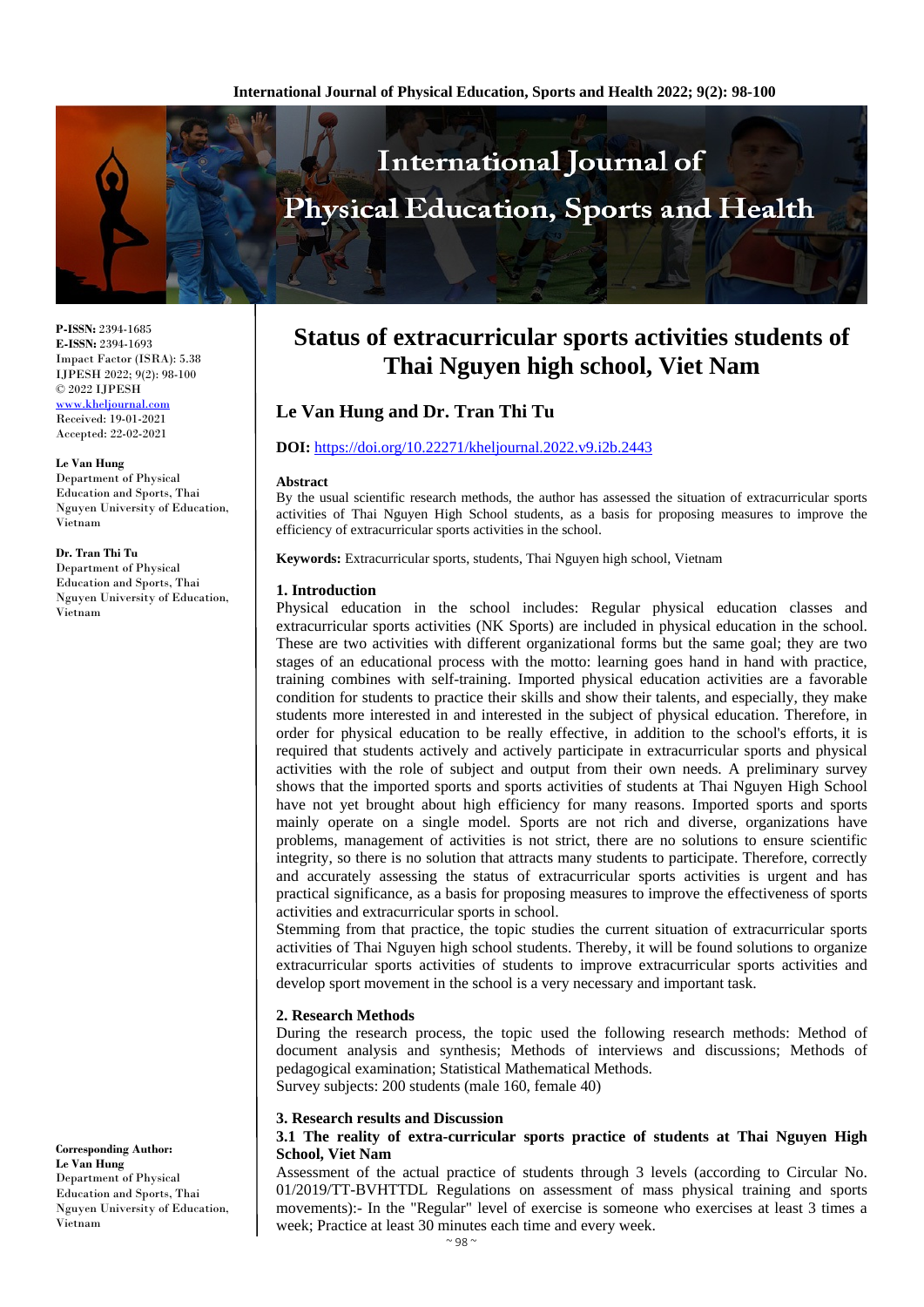• At the level of "No practice" is a person who does not

practice sports outside of school, does not participate in any physical activity, even if it is organized in any form outside of regular physical training hours at the school. The results are presented in Table 1.

**Table 1:** The situation of diligent training of students of Thai Nguyen High School, Viet Nam

| <b>TT</b> |                    | Total $(n=200)$ |               | Gender         |               |                 |               |
|-----------|--------------------|-----------------|---------------|----------------|---------------|-----------------|---------------|
|           | Level of diligence |                 |               | Male $(n=160)$ |               | Female $(n=40)$ |               |
|           |                    | mi              | $\frac{0}{0}$ | mi             | $\frac{0}{0}$ | mi              | $\frac{0}{0}$ |
|           | Regular            | 31              | 15.5          | 22             | 13.75         |                 | 22.5          |
|           | Irregular          | 47              | 23,5          | 36             | 22.5          |                 | 27.5          |
|           | No practice        | 122             | 61            | 102            | 63.75         | 20              | 50            |

From the results of Table 1, it can be seen that: Overall, up to 61% of students do not participate in extracurricular sports, the number of students who regularly exercise accounts for a very low percentage (15.5%), the rest do not regularly account for 23.5%. Thus, the total number of students participating in sports training is 78, accounting for 39% of the total. The above results have shown that the Vietnamese high school students' diligence in practicing sports is low, and the students' practice has not yet become a habit. The results also show that the percentage of female students participating in extracurricular activity training is higher than that of male students.

# **3.2 Current Status of motivation to participate in Extracurricular Sports Activities of students at Thai Nguyen High School in Viet Nam**

To understand the motivation of students to participate in extracurricular activities, the topic interviewed 78 students who participated in the practice (58 male students and 20 female students). The statistical results are presented in Table 2. Statistics show that the motivation to participate in extracurricular sports is very diverse, in which the number of students who think that learning sports outside of school due to learning needs accounts for the highest proportion (43.59%), while arithmetic students asked about improving sports performance only accounted for a small percentage (6.41%). The remaining engines account for an average of 12.8–19% of the total. The results also clearly show that there is no big difference between men and women.

# **3.3 Actual situation of extracurricular physical training and sports content of students at Thai Nguyen High School, Viet Nam**

An evaluation of the current situation of the content of extracurricular exercises was conducted through interviews with a number of students who participated in the practice. The results are presented in Table 3. The results of Table 3 show that: The reality of extracurricular sports chosen by students is quite diverse; the percentage of students participating in practice is not equal, in which the sports that male students practice the most are: football (44.8%), volleyball and basketball (12.06%), aerobic subjects did not have any students selected, and the remaining subjects accounted for a low rate of 5–10%. For female students, the selection is spread across subjects and martial arts without any students participating in the selection.

|           |                                                 | <b>Interview results</b> |               |                |               |               |               |  |
|-----------|-------------------------------------------------|--------------------------|---------------|----------------|---------------|---------------|---------------|--|
| <b>TT</b> | Interview content                               | $Male(n=58)$             |               | $Female(n=20)$ |               | $Total(n=78)$ |               |  |
|           |                                                 | mi                       | $\frac{0}{0}$ | mi             | $\frac{6}{9}$ | mi            | $\frac{0}{0}$ |  |
|           | Promoting health                                |                          | 18.9          |                | 20            | 15            | 19,23         |  |
|           | Improve athletic performance                    |                          | 6.9           |                |               |               | 6,41          |  |
|           | Due to the need to learn                        | 26                       | 44.8          |                | 40            | 34            | 43,59         |  |
|           | Entertainment                                   |                          | 15.5          |                | 25            | 14            | 17.9          |  |
|           | Be interested, realize the great role of sports |                          | 13.8          |                | 10            | 10            |               |  |

**Table 2:** The situation of extracurricular sports training engine of Thai Nguyen high school students in Viet Nam

**Table 3:** Actual situation of extracurricular sports content of students at Thai Nguyen High School in Viet Nam.

|           | <b>Training content</b> | <b>Interview results</b> |               |                |               |                       |               |  |
|-----------|-------------------------|--------------------------|---------------|----------------|---------------|-----------------------|---------------|--|
| <b>TT</b> |                         | $Male(n=58)$             |               | $Female(n=20)$ |               | Total pupils $(n=78)$ |               |  |
|           |                         | mi                       | $\frac{6}{9}$ | mi             | $\frac{0}{0}$ | mi                    | $\frac{6}{6}$ |  |
|           | Volleyball              |                          | 12.06         |                |               |                       | 10,25         |  |
| ◠         | Basketball              |                          | 12,06         |                | 10            |                       | 11,53         |  |
|           | Badminton               |                          | 8,62          |                | 25            | 10                    | 12,82         |  |
| 4         | Athletics               |                          | 6,9           |                | 20            |                       | 10,25         |  |
|           | Aerobic                 |                          |               |                | 20            |                       | 5,12          |  |
| 6         | Martial art             | ◠                        | 5,17          |                |               |                       | 3,84          |  |
|           | Football                | 26                       | 44,8          |                | 10            | 28                    | 35,9          |  |
| $\circ$   | Shuttle cock            |                          | 10,34         |                | 10            |                       | 10,25         |  |

# **3.4 Actual situation of organizing extracurricular exercise and sports of students at Thai Nguyen High School in Viet Nam**

The actual situation of organizing extracurricular physical training and sports were surveyed through interviews. The results are presented in Table 4.

Regarding the form of organization: currently, the majority of students are practicing in the form of an uninstructed organization (75.64%), but infrequently, the percentage of students practicing with an instructor is (14,1%), organizing